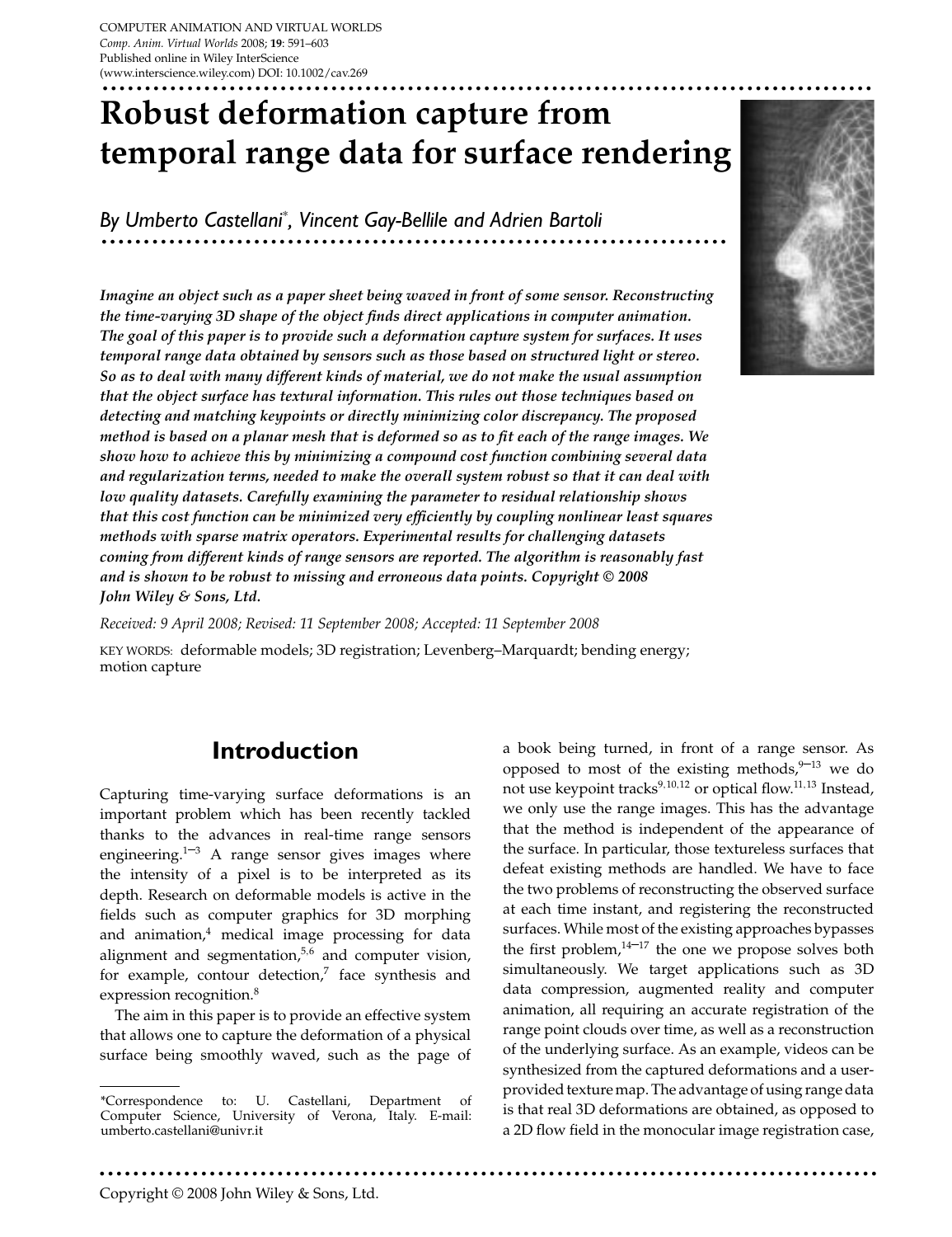see for example,<sup>18</sup> The input data are a sequence of range images and a coarse boundary of the surface of interest. The whole process is highly robust, filling in possible holes in the range data and detecting erroneous points, while establishing reliable registration even for flat areas that usually defeat shape-based registration methods. We model the surface with a mesh as<sup>18,19</sup> do for 2D image registration.

Our framework is implemented through two main lines of contributions extending our previous work.<sup>20</sup> First, we show that the problem is well modeled by using a mesh that is deformed to fit each point cloud. This model allows us to write a cost function whose global minimum is the sought after solution. This cost function has several data and penalty terms. The data terms incorporate surface to data points distances and boundary information. Furthermore, it explicitly embeds a min operator, thus avoiding the traditional two steps in iterated closed point (ICP)-like algorithms through distance transform. The penalty terms include spatial, that is, surface-related and temporal smoothness as well as inextensibility of the surface, if applicable. The data terms are robustified in order to deal with missing and erroneous points. Second, following, $21$ we use the Levenberg–Marquardt (LM) algorithm to minimize the error function. A careful analysis reveals that the Jacobian matrix involved in the normal equations to be solved at each iteration is highly sparse, for all the data and penalty terms we use. This makes tractable and fast the estimation of dense deformation fields.

*Roadmap*. The Section 'PreviousWork' describes the stateof-the-art. The problem statement is given in Section 'Problem Statement', and the minimization strategy is described in Section 'Minimization Procedure'. Experimental results are reported in 'Experiments' Section. Finally, conclusions are drawn in 'Discussion' Section.

### **Previous Work**

We review existing work on surface motion capture and non-rigid shape registration.

### **Surface Motion Capture**

Several works have been proposed in computer graphics on surface deformation modeling, especially for cloth motion capture. $9-13$  In Reference [10] a calibrated multi-camera setup is proposed to observe real-time cloth deformation. SIFT keypoints are used to identify a pattern printed on the cloth. The keypoints are tracked in the video thanks to a seed-and-grow approach adapted to the deforming geometry. In Reference [9], quadmarked surfaces are tracked by using a multi-baseline stereo system. Markov Random Fields models are used to introduce additional assumptions on the surface appearance and neighborhood consistency. In Reference [12] the authors use a color-coded cloth texture for reliably matching circular features between different camera views. In Reference [13], a direct estimation of the deformable motion parameters is proposed for range image sequences. The range flow is estimated by introducing depth constraints to the 2D displacements. Similarly in Reference [11], the optical flow is computed from frame to frame using the depth.

### **Nonrigid Shape Registration**

The registration of 3D point clouds is a challenging topic mainly tackled in the framework of ICP for rigid scenarios.<sup>21</sup>*,*<sup>22</sup> However, researchers have recently addressed the case of deformable objects. Roughly speaking the literature on nonrigid registration can be divided into two main categories. The first one directly uses the point clouds. The second one abstracts the point clouds with some probabilistic model.

In Reference [14] the authors propose to jointly compute the correspondences and the nonrigid transformation parameters between two point clouds. The algorithm uses the expectation-maximization (EM) paradigm. It combines the soft-assign and deterministic annealing within a robust framework. Thin-plate splines (TPS) are used for representing the spatial mapping. Nonrigid alignment is proposed in Reference [23] to account for errors in the point clouds, obtained by scanning a rigid object. The authors use TPS to represent the nonrigid warp between a pair of views, that they estimate through hierarchical ICP.<sup>22</sup> Medical applications are proposed in References [5,6]. In Reference [6], MR brain scan registration is performed by a modified Newton method over a hierarchical spline-based optical flow representation. In Reference [5], a localized radial basis function (RBF) is proposed, making a point to depend only on its neighboring centers.

Probabilistic approaches $15-17$  are based on modeling each of the point sets by a kernel density function.<sup>24</sup> The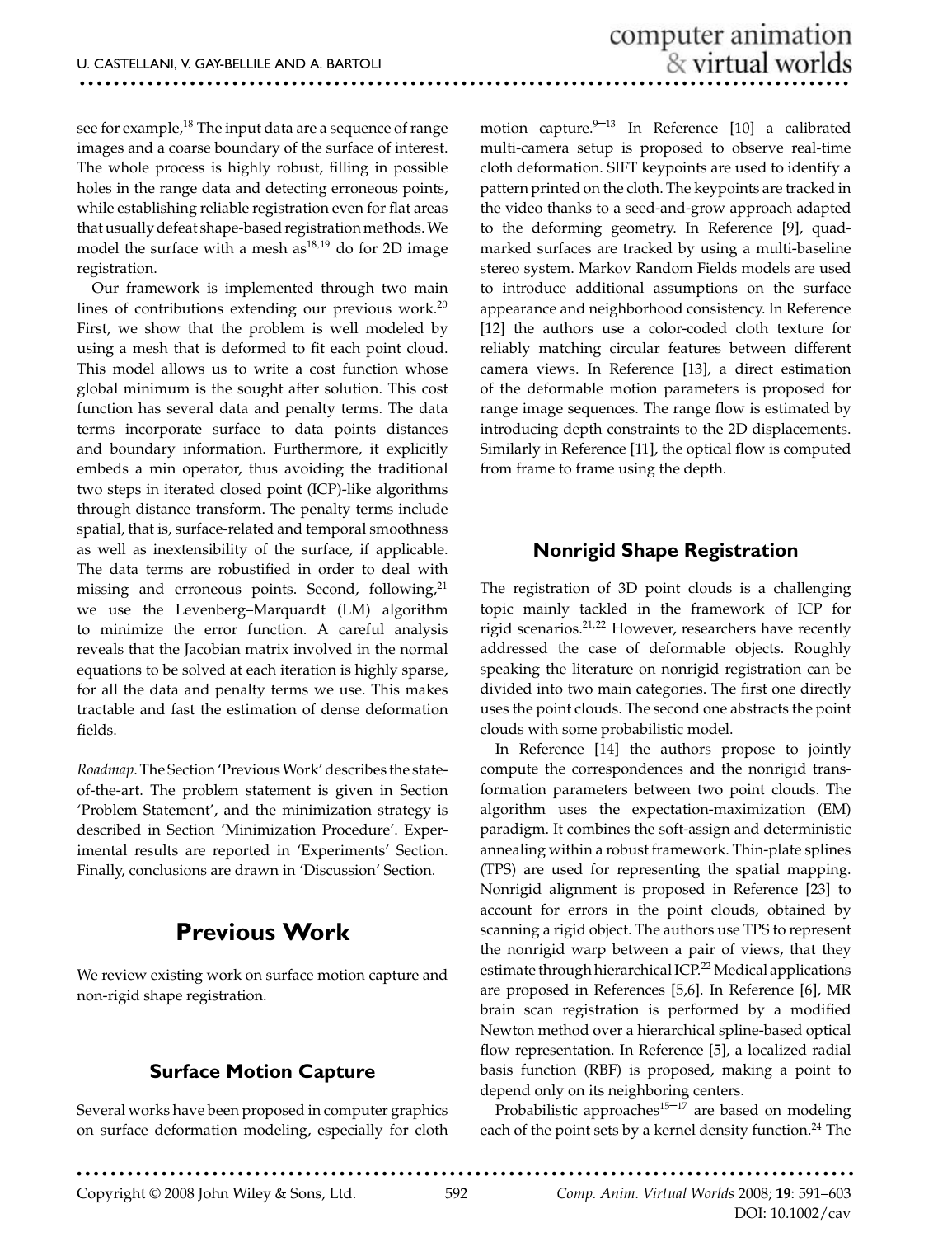(dis)similarity among such densities is computed by introducing appropriate distance functions. Registration is carried out without explicitly establishing correspondences. In Reference [15], the authors propose a correlation-based approach $24$  to point set registration by representing the point sets as Gaussian mixture models (GMMs). A closed-form solution for the  $L_2$  norm distance between two Gaussian mixtures makes fast computation possible. In Reference [17], registration is carried out simultaneously for several 3D range datasets. The method proposes an information–theoretic approach based on the Jensen–Shannon divergence measure. In Reference [16], nonrigid registration is treated as a maximum likelihood (ML) estimation problem by introducing the coherent point drift (CPD) paradigm. Smoothness constraints are introduced based on the assumption that points close to one another tend to move coherently over the velocity field. The proposed energy function is minimized with the EM algorithm.

### **The Proposed Approach**

Our method draws on the strengths of some of the above mentioned approaches. It combines a deformable surface represented by a mesh with an ICP-like registration method that takes spatial and temporal smoothness into account, as well as the range image data and boundary information, required to prevent the computed surface to shrink or slide arbitrarily. The optimization is performed very efficiently using a distance transform of the range image.

### **Problem Statement**

### **Surface Representation**

The range sensor provides a sequence of range images that we interpret as 3D point clouds  $D_i$  with  $l_i$  points each:

$$
D_i = \begin{pmatrix} d_{i,1}^x & d_{i,1}^y & d_{i,1}^z \\ \vdots & \vdots & \vdots \\ d_{i,l_i}^x & d_{i,l_i}^y & d_{i,l_i}^z \end{pmatrix}
$$

The reconstructed surface at time *i* is represented by a *geometry image*. <sup>25</sup> The model *M* is organized as three *R* × *C* matrices, representing the deformation of a regular flat grid. Each matrix is reshaped in a single vector of size

 $\mu = RC$ , giving  $M_i$  as

$$
M_i = \begin{pmatrix} m_{i,1}^x & m_{i,1}^y & m_{i,1}^z \\ \vdots & \vdots & \vdots \\ m_{i,\mu}^x & m_{i,\mu}^y & m_{i,\mu}^z \end{pmatrix}
$$

In practice, the number of data points is much larger than the number of model points, that is,  $l_i \gg \mu$ . Upon convergence, our algorithm determines for each model point if there is a corresponding point in the current point cloud. Points may be missing because of occlusions or corrupted sensor output. This approach has the advantage that it naturally gives the reconstructed surface by interpolating the mesh points. Point cloud registration is obtained by composing the deformation fields.

### **Cost Function**

Our cost function combines two data and three penalty terms:

$$
e(M) = es(M) + \lambda_b eb(M) + \lambda_s es(M) + \lambda_t et(M) + \lambda_x ex(M)
$$
\n(1)

where  $\lambda_b$ ,  $\lambda_s$ ,  $\lambda_x$ , and  $\lambda_t$  are weighting parameters. Note that we drop the frame index *i* for clarity purposes, and denote  $M_i$  as  $M$  and  $M_{i-1}$  as  $\tilde{M}$ .

The data terms are used to attract the estimated surface to the actual point cloud. The first term *eg* is for global attraction, while the second one  $e<sub>b</sub>$  deals with the boundary. These terms must account for possible erroneous points by using robust statistics. The penalty terms are  $e_s$ ,  $e_t$ , and  $e_x$ . The two first ones respectively account for *spatial smoothness* and *temporal smoothness es*. The third one penalizes the *surface stress* and is related to the non-extensibility of the surface, and therefore to material properties of the surface.

This cost function is minimized in an ICP-like manner, as described in the next section. All the five terms are explained below in details.

**Data Term: Global Surface Attraction.** This term globally attracts the model to the data points in a closest point manner.<sup>22</sup> In order to avoid the traditional two steps arising in ICP-like algorithms, we explicitly embed the min operator in this data term, as suggested in Reference [21]. Denoting  $E_M$  and  $E_D$  the sets of boundary points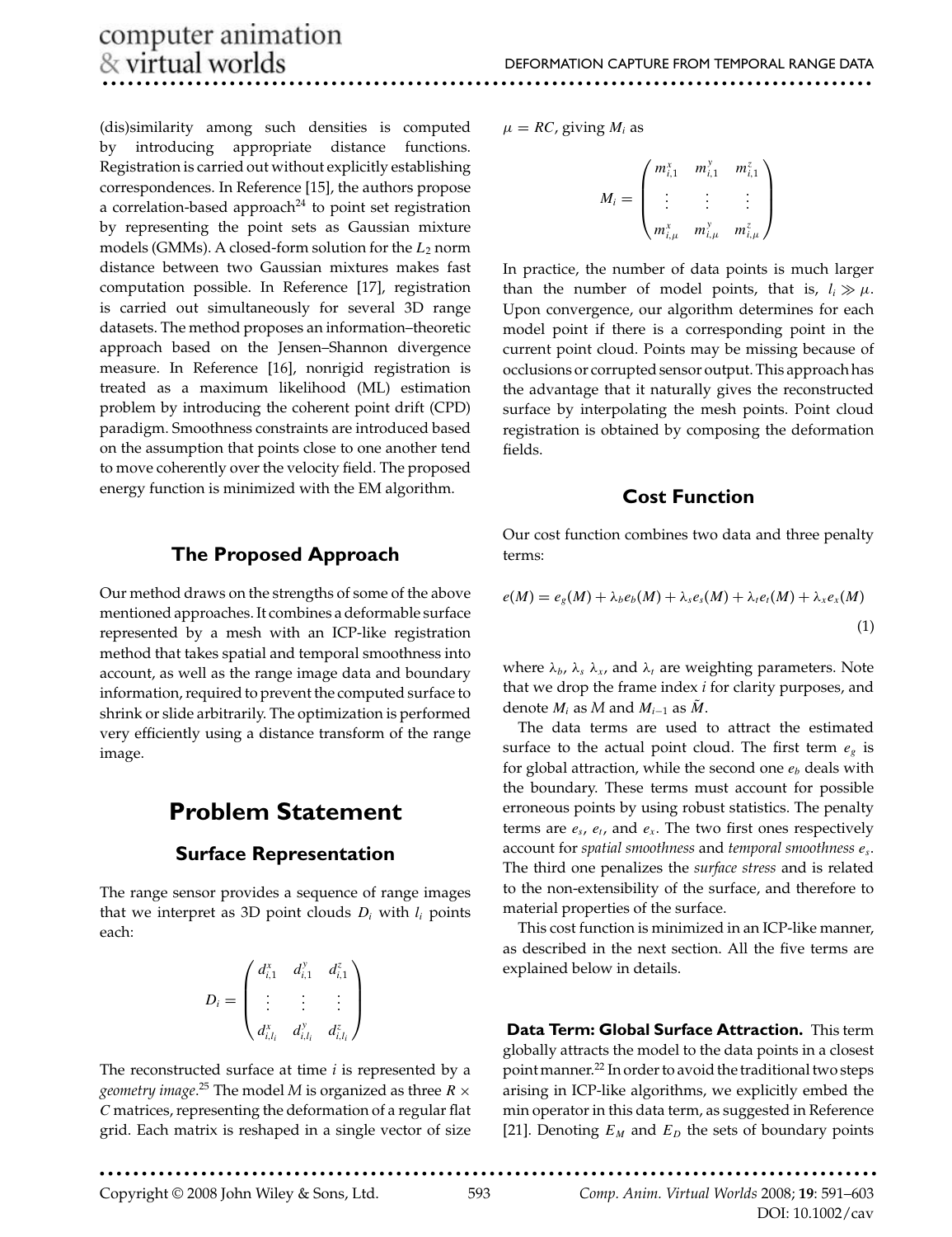in the model and in the data, we get the following data term, integrating the model to data points matching step:

$$
\sum_{m \in M \setminus E_M} \min_{d \in D \setminus E_D} \|d - m\|^2 \tag{2}
$$

where *d* and *m* are 3D vectors respectively representing a data and a model point. It is worth noting that, as opposed to Reference [21], our unknowns are not the rigid motion parameters (i.e., the classical rototranslations) but correspond to the whole *nonrigid motion field* in *M*.

An *outliers rejection* strategy is introduced by defining a robust function *w*. Following the *X84* rule,<sup>26</sup> function *w* discards (i.e., it puts their residual to 0) those correspondences which residual error differs by more than 5.2 median absolute deviation (MAD) from the median. The value 5.2 corresponds to about 3.5 standard deviations, which includes more than 99.9% of a Gaussian distribution. Therefore, Equation (2) is modified so as to get the following robustified data term:

$$
e_{g}(M) = \sum_{m \in M \setminus E_M} w\left(\min_{d \in D \setminus E_D} \|d - m\|^2\right) \tag{3}
$$

**Data Term: Boundary Attraction.** This term attracts boundary model points to boundary data points. It is defined in a similar manner to the global attraction term (3) except that the sum and min operators are over the boundary points:

$$
e_b(M) = \sum_{m \in E_M} w \left( \min_{d \in E_D} ||d - m||^2 \right) \tag{4}
$$

Note that the detection of boundaries points in the range image is out of scope of the paper. In the 'Experiments' Section we describe some *ad hoc* boundary detection methods for the proposed applicative scenarios.

**Penalty Term: Spatial Smoothness.** This term discourages surface discontinuities by penalizing its second derivatives, as an approximation to its curvature. According to the definition of the geometry image, $25$  the model *M* is a displacement field parameterized† by (*u*, *v*) with  $u = [1 \cdots R]$  and  $v = [1 \cdots C]$ , that is,  $M(u, v) =$ 

 $[M^x(u, v), M^y(u, v), M^z(u, v)].$  The spatial smoothness term can thus the taken as the surface bending energy:

$$
e_s(M) = \int_{\mathcal{R}} \int_{\mathcal{R}} \left( \frac{\partial M^2}{\partial u^2} \right)^2 + 2 \left( \frac{\partial M^2}{\partial u \partial v} \right)^2 + \left( \frac{\partial M^2}{\partial u^2} \right)^2 du dv
$$

Using a finite difference approximation for the first and second derivatives, $19$  the bending energy can be expressed in discrete form as a quadratic function of *M*:

$$
e_s(M) = \text{vect}(M)^\top \mathcal{K} \text{vect}(M) \tag{5}
$$

where K is a  $3\mu \times 3\mu$ , highly sparse matrix, and vect(M) is the vectorization operator which rearranges matrix *M* to a vector.

**Penalty Term: Temporal Smoothness.** This defines a dependency between the current and the previous point clouds, *M* and  $\tilde{M}$ :

$$
e_t(M) = ||M - \tilde{M}||^2 \tag{6}
$$

This makes the surface deformation smooth over time and can be used within a sequential processing approach. It is obviously not used on the first frame of the sequence.

Penalty Term: Non-Extensibility. This term discourages surface stretching. It favors the mesh vertices to preserve their distance with their local neighborhood:<sup>27</sup>

$$
e_X(M) = \sum_{m \in M} \sum_{k \in \mathcal{N}(m)} \left( ||m - k||^2 - L_{m,k}^2 \right)^2 \tag{7}
$$

where  $L_{m,k}$  are constants which are computed at the first frame after robust initialization and  $\mathcal{N}(m)$  is the neighborhood of the mesh vertex *m*, with  $\#N(m) = 8$ .

### **Minimization Procedure**

The above described cost function (1) is a sum of squared residuals nonlinearly depending on the unknowns in *M*. In order to minimize this cost function, we use a nonlinear least squares optimization algorithm, namely the LM algorithm. We extend the LM–ICP approach proposed in Reference [21] to deformable objects. LM requires one to provide the partial derivatives of the residuals through a Jacobian matrix.

<sup>†</sup>Recall that the model points lie on a grid.

Copyright © 2008 John Wiley & Sons, Ltd. 594 *Comp. Anim. Virtual Worlds* 2008; **19**: 591–603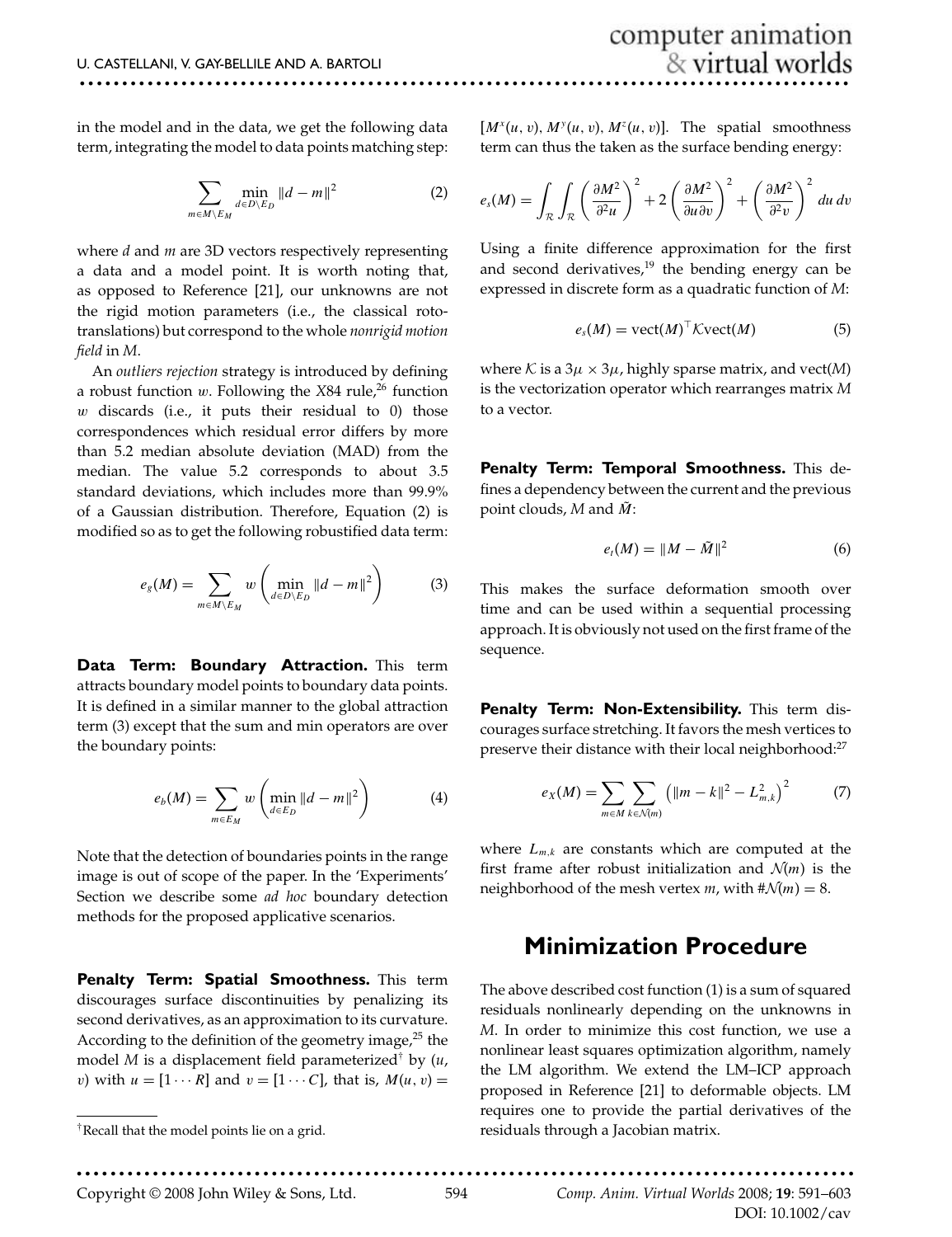# computer animation



*Figure 1. Example of Jacobian (left) and Hessian (right) matrix patterns: dark means non-zero. The size of these matrices is 3760* × *900 and* 900 × 900*, so they respectively have 3 384 000 and 810 000 entries. They, however, have only 25 626 and 46 716 non-zero entries.*

The Hessian matrix<sup>‡</sup>  $H = J^{\top}J + \lambda I$  must be inverted at each LM iteration, the problem is not tractable if the number of model points is too high (if the deformation field is too dense). The Jacobian matrix stacks the individual Jacobian matrices for all the five terms in the cost function:

$$
J^{\top} = \begin{pmatrix} J_d^{\top} & J_b^{\top} & J_s^{\top} & J_t^{\top} & J_x^{\top} \end{pmatrix}
$$

where  $J_d^{\mu \times 3\mu}$ ,  $J_b^{E_B \times 3\mu}$ ,  $J_s^{3\mu \times 3\mu}$ ,  $J_t^{\mu \times 3\mu}$  are related to the global attraction, boundary attraction, spatial smoothness, temporal smoothness, and non-extensibility terms, respectively, and  $\xi = \# \mathcal{N}(M)$ . For instance, a grid with  $15 \times 20$  points has a Jacobian matrix with  $3760 \times 900$  elements ( $\mu = 300$ ,  $E_B = 66$ ,  $\xi = 2194$ ). It is worth noting that the most expensive Jacobian computation is  $J_d$  since it requires the estimation of closest points at each iteration. As suggested in Reference [21], we solve this step with the *distance transform*: the distance between data points and a set of points lying on a discrete volumetric grid is pre-computed by defining a proper *distance field* data structure. In this fashion, the closest point computation is carried out in one step for all points. $21$  Therefore, the Jacobian matrix  $J_d$  is estimated by finite differences on such *distance fields* which remain constant through the minimization.

One advantage of the proposed approach is that the Jacobian matrix *J* is very sparse. We thus use the sparsity to speed up each iteration using the technique in Reference [28]. In particular, we use the sparse Cholesky factorization package<sup>29</sup> included in the Matlab routines§. Figure 1 shows a plot of the Jacobian matrix *J*<sup>3760</sup>×<sup>900</sup> (left), and the corresponding Hessian matrix *H* (right). Dark points show non-zero entries. The sparsity of the Jacobian and Hessian matrices is clearly evidenced.

### **Experiments**

Two kinds of experiments have been set up. In the first one, a structured-light 3D scanner<sup> $\parallel$ </sup> is used for scanning different deformations of a paper sheet. In the second experiment, the sensor is a passive-stereo system<sup>¶</sup> which allows us to acquire a sequence of 3D point clouds in realtime. The deformation of a portion of a blanket is modeled.

Initial conditions determine an estimate for both the model position, and the grid size. In practice, a correct starting grid allows LM to converge, as well as to determine the parameters  $L_{m,k}$  in Equation (7). In the absence of any texture information, that is,

<sup>‡</sup>We use 'Hessian matrix' for the damped Gauss–Newton approximation to the true Hessian matrix.

<sup>§</sup>More precisely, we use the 'mldivide' matlab function.

Data courtesy of Johnny Park from Purdue University (http://web.ics.purdue.edu).

<sup>¶</sup>Data courtesy of eVS (http://www.evsys.net).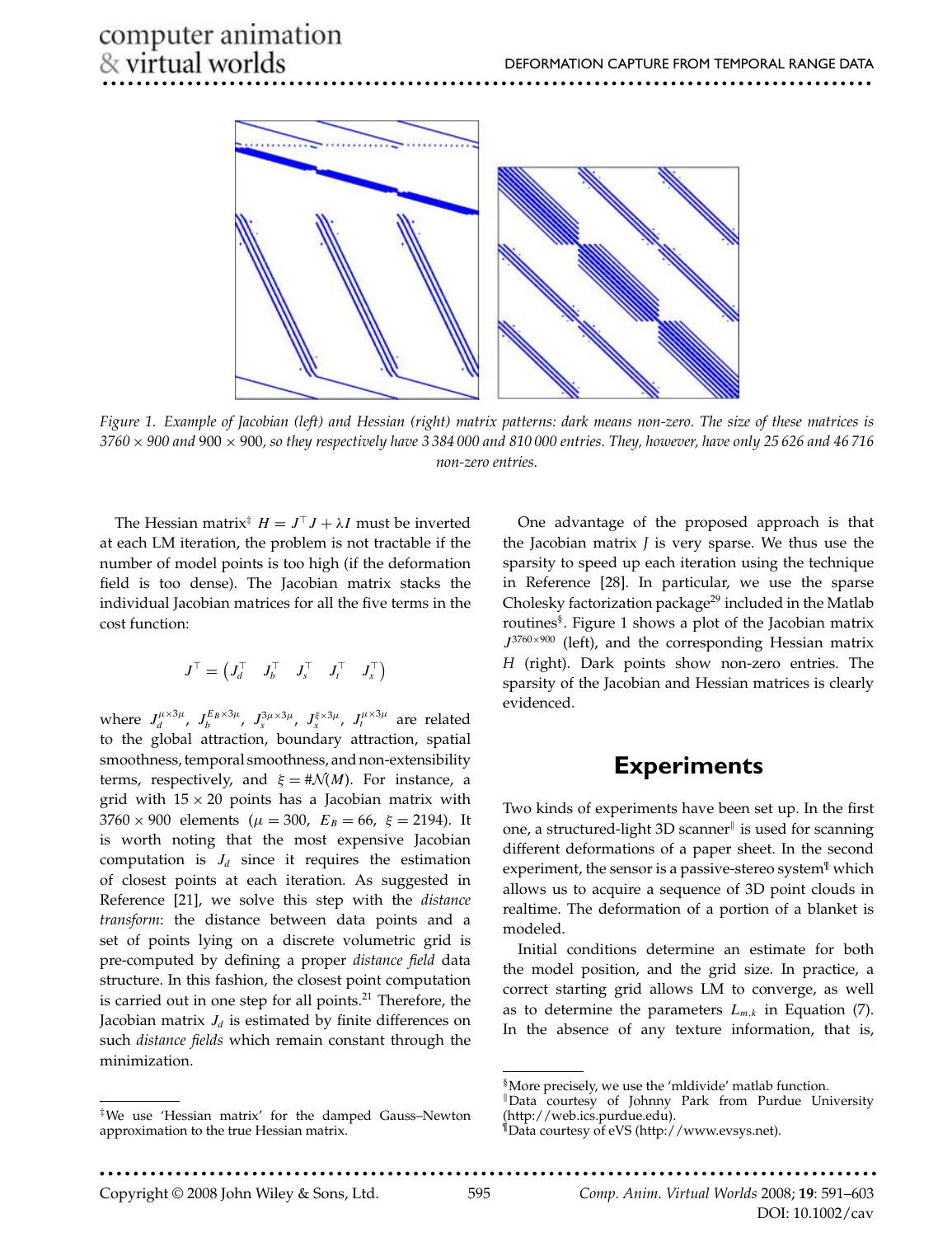

*Figure 2. The paper sequence. Three examples of point clouds with the grid mesh superimposed at the starting position (top) and after model fitting (middle). Boundary points are evidenced. The reconstructed model is shown with a new texture (bottom).*

in experiment 1, we detect them as strong depth discontinuities in the range image. In experiment 2, we use the intensity information to segment the boundary. The result is however quite noisy, but our system handles it thanks to its robustified data terms.

### **Experiment 1: Paper Sheet from a Structured-light Scanner**

Several scans have been carried out while bending the paper. The sensor provides accurate and high-resolution 3D point clouds. The initial orientation of the grid is estimated by fitting a plane to the data. By projecting the points to the plane, both the grid size and boundaries are easily computed. There is no temporal dependency between the scans since they show totally different paper deformations. The temporal smoothness constraint  $e_t$  is thus inhibited.

Figure 2 shows three examples. Images on the top row visualize the model and data before surface fitting. Boundary points are highlighted. In the first example (Figure 2(a)), the deformation is mainly on the horizontal boundary. In the second one (Figure 2(b)), the paper is bent from the top-right to the bottom-left corner. In the third one (Figure  $2(c)$ ), the deformation is basically spread to the whole paper. Images on the central row show the result of our robust fitting. The registration is accurate for both the interior points and the boundary. The recovered meshes are smooth as expected. Finally, three synthetic reconstructions are shown on the bottom row. Any texture can be overlaid onto the model, for rendering realistic paper deformation from arbitrary points of view. Figure 3 shows the paper sheet reconstruction with different textures.

Finally, since the same grid is fit on all the images, the correspondences between different frames are recovered as a by-product (i.e., the corresponding points are those lying on the same grid position). In this manner, it is possible to synthetically interpolate the intermediate frames between two or more reference images. Figure 4 shows some intermediate frames between the actual scanned images shown in Figure 2(a), (b), and (c), respectively. Here, intermediate grids are recovered by simple linear interpolation between corresponding mesh vertices. More sophisticated interpolation schemes incorporating the non-extensibility penalty  $e_x$  could be used so as to make the surface behave similarly to a real paper sheet.

### **Experiment 2: Blanket from a Stereo System**

A long sequence of point clouds is acquired for the second experiment. The sensor acquires the images at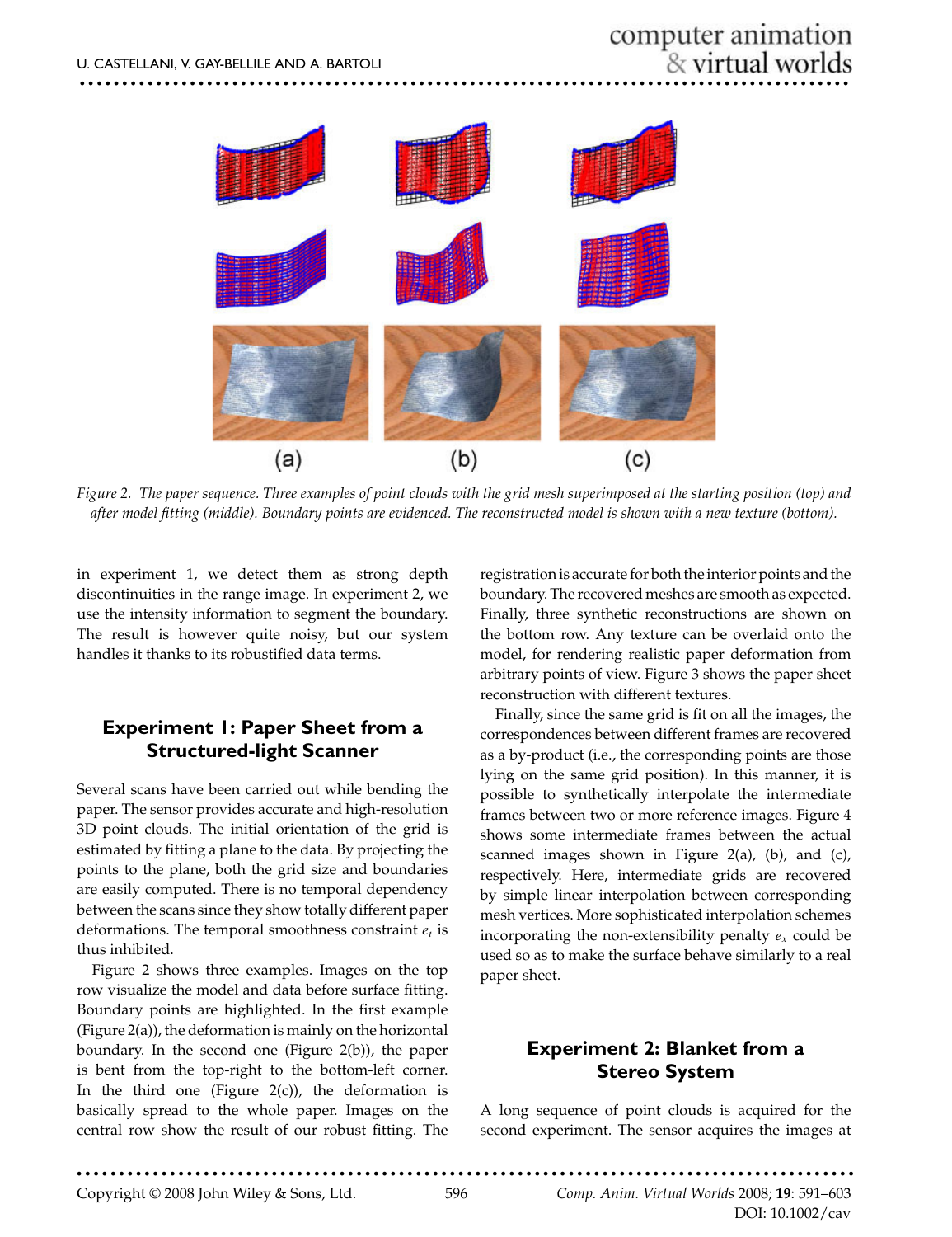

*Figure 3. Textured views. Once the surface deformation is captured, any image can be used as a texture.*



*Figure 4. Synthetically interpolated views. Images are generated by linear interpolation between Figure 2(a), (b), and (c), respectively.*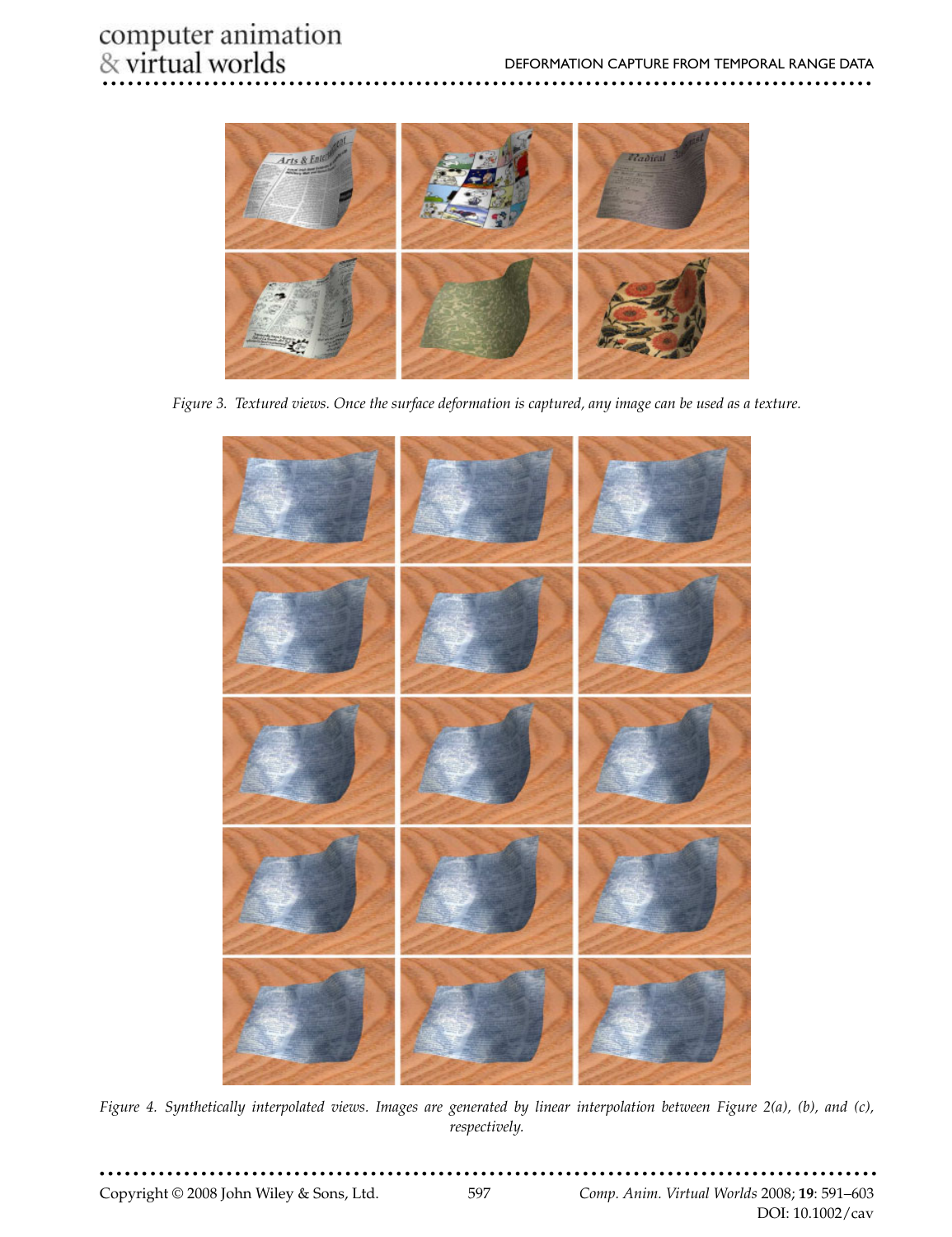

*Figure 5. The blanket sequence: intensity image of the blanket (a) and the 3D point cloud (b).*

25 frames-per-second (FPS), and provides both intensity (i.e., 2D) and 3D information. The quality of the 2D images is very low, and the range data are noisy. Moreover, the sensor can operate only on a very limited field of view (i.e.,  $30 \text{ cm}^3$ ). We use a blanket as the object of interest. Figure 5(a) shows a picture of the blanket. Note that although 2D correspondences are recovered by the stereo system between the left and right images, the 2D correspondences between the frames contiguous in time are not reliable due to the distortions introduced by the surface deformation. In this experiment, we aim at observing the blanket deformation only on the portion delimited by the dark square. Figure 5(b) shows the 3D point cloud. There are many spurious points especially on the boundaries, and the scene is not easily recognizable. We use the intensity image\*\* for selecting automatically our region of interest (i.e., the dark square), from which we recovered both the 3D data and the boundary. Figure 6(a) shows the image-boundary extracted by standard image processing techniques, while Figure 6(b) depicts the 3D data (i.e., the selected point cloud and 3D boundary). The sequence is made of 100 point clouds. Model initialization is



*Figure 6. Data extraction: 2D boundary (a) and selected 3D data (b). 3D boundary is highlighted with dark color.*

carried out for the first cloud only. Each iteration uses the output of the previous one as an initial condition. Figure 7 shows a selection of the output sequence. For each frame, is visualized: (1) the intensity image, with the extracted 2D boundary and the 2D projection of the estimated model and (2) the point cloud—after the region of interest selection, evidencing both the 3D boundary and the grid. The blanket is handled from the bottom-left and upper-right corners, respectively. On the early frames, the blanket is gradually bent toward the square center, then it is strongly stretched, moving the corners far from each other. Finally, in the late frames, random deformations are generated especially around the corners. Some frames are particularly challenging. In

The intensity is the left image of the stereo-pair, which is associated to the disparity map. Indeed, there is a mapping between the 2D and 3D information. Note that we do not use intensity information for fitting.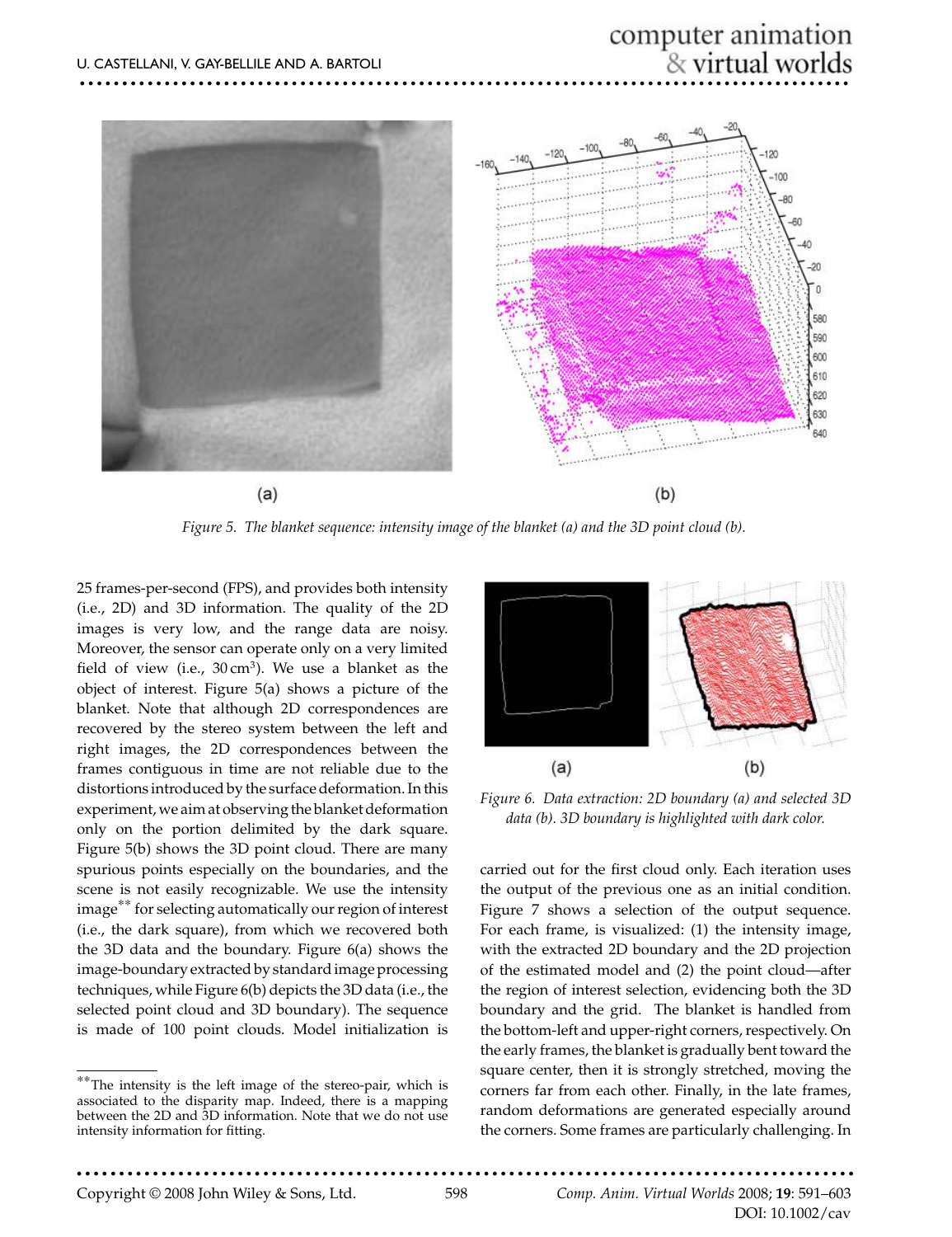

*Figure 7. Blanket sequence: 10 selected frames. For each frame the 2D intensity (*·*,1) and the 3D data (*·*,2) is visualized. The grid models are shown in the 3D space as well as their projection in the 2D image.*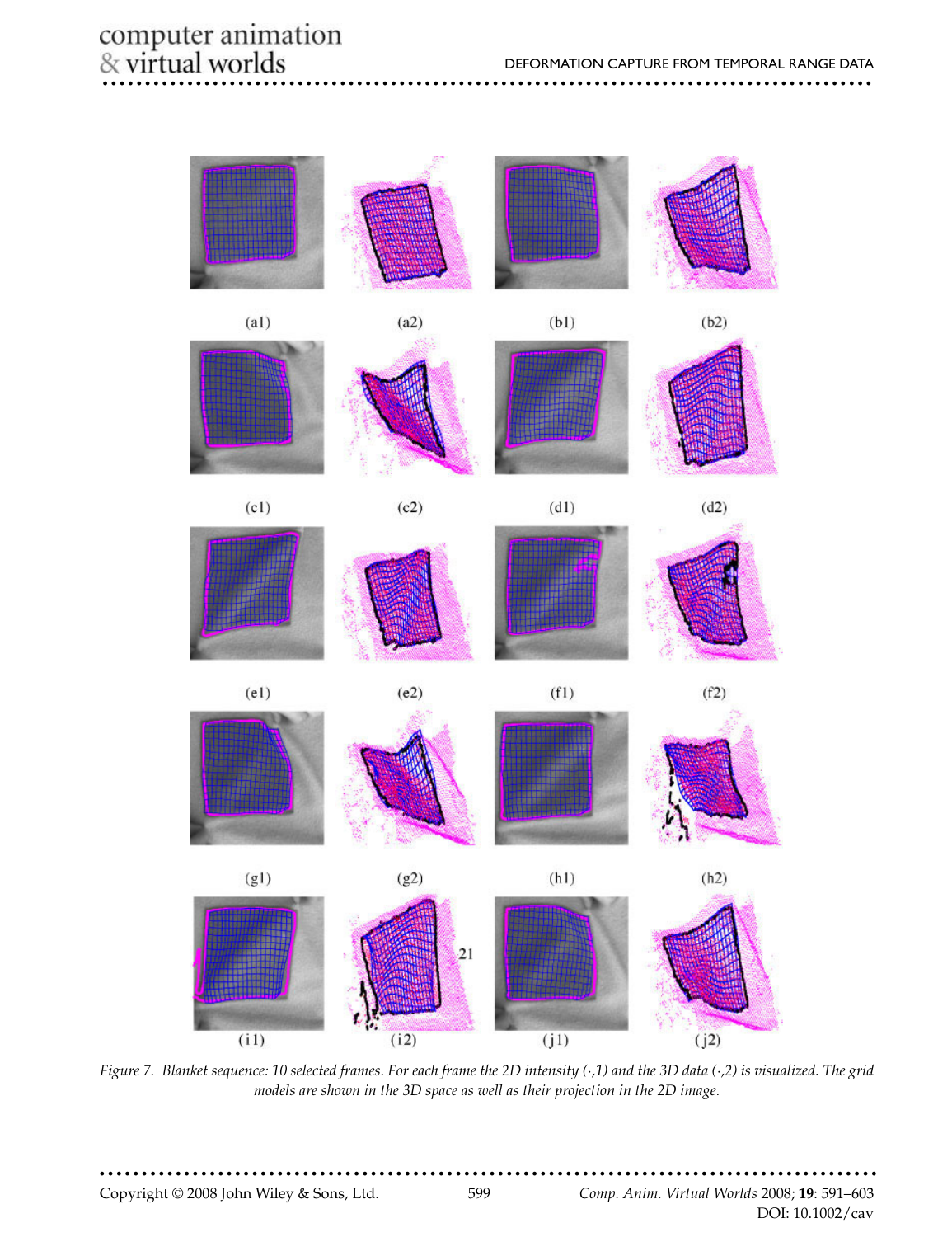

*Figure 8. Synthesized movie: some selected frames. Each frame of the movie is projected to the reconstructed model by simulating a deforming video screen.*

frame (c) a strong shrinking is evidenced on the top-right corner. In frame (f) a wide hole appears on the top-right side. In frames (h) and (i) data boundaries are clearly wrong on the bottom-left side. Results are satisfying since the fitting is correct for the whole sequence. The mesh grids are well superimposed on data points maintaining a smooth shape. Nevertheless, the projections of the grids to the 2D images confirm the accuracy of the registration. Finally, after the mesh fitting, a dense set of accurate deformations is available. We used them to synthesize a movie rendered as if it was projected to a deforming screen. We project every frame of the movie to a model of our sequence††. Some frames are shown in Figure 8.

**Performance Evaluation.** For both experiments, a model of size  $15 \times 20$  is used. We have seen that a higher value of  $\lambda_b$  is necessary (i.e.,  $\lambda_b = 1.5$ ) for a correct

<sup>††</sup>We loop over the extracted 100 models.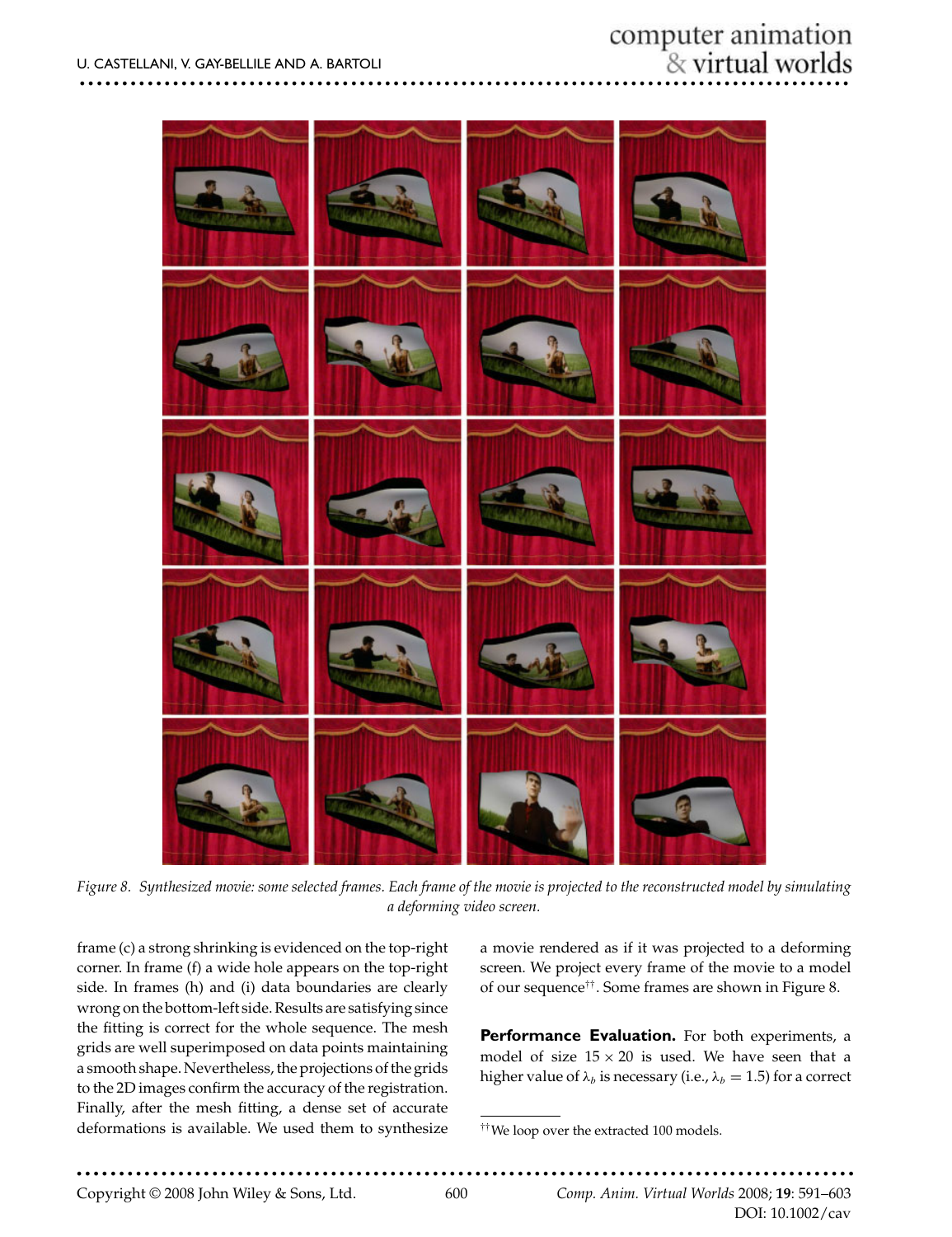|        |       |      | Experiment Pre-process (s) Energy (s) $# LM$ iter Time per frame (second) $#$ Frames Total time (second) |      |        |
|--------|-------|------|----------------------------------------------------------------------------------------------------------|------|--------|
| Exp. I | 19.36 | 2.22 | 24.42                                                                                                    |      | 43.78  |
| Exp. 2 | 15.24 | 2.34 | 16.34                                                                                                    | 00 ا | 164934 |

### **Table 1. Performances of the main steps of the proposed framework. Running times (second) and iterations are mean values**

convergence of the algorithm to the optimal solution. The other terms are set almost equally to 1. The distance transform parameters are important: the size of the voxels trades off speed and result accuracy. Here, we have divided the volume into  $36 \times 36 \times 18$  voxels.

Table 1 shows the running times of both the proposed experiments. For each experiment we highlight the time spent for pre-processing (i.e., grid pre-alignment and the computation of constants  $L_{m,k}$ ), the total energy computation, the mean number of LM iterations, the total time for each frame and the total time of the whole experiment. Note that the computational cost of one LM iteration is very similar for both experiments. This is due to the fact that it depends only on the chosen grid size, being independent on the amount of input data. The computational cost of pre-processing instead depends of the total number of points and thus the first experiment takes a longer time.

The method has been implemented in Matlab on a Pentium M 1.86 GHz. Note that since the pre-processing is carried out only for the first frame of the sequence it strongly affects the total time of the first experiment (for which only single frames are processed) while being less relevant for the second experiment.

### **Discussion**

We proposed a new approach for capturing the deformation of 3D surfaces from range image or 3D scans. As a surface model, we deform a generic geometry image, which is aligned with the observed data points. A cost function is devised that combines *a priori* information, such as spatio-temporal smoothness, and observations. Both non-extensibility and boundary attraction terms are crucial for disambiguating this intrinsically ill-posed problem. The optimization phase is solved with the LM algorithm, while taking advantage of the sparsity of the Jacobian and Hessian matrices.

Results are promising since the performances are satisfying for the analyzed cases. The method has been tested onto two kinds of datasets, thereby evidencing

the versatility in dealing with different sensors. In the first experiment, the source data were accurate and the estimated models was according to what we expected. In the second experiment, a whole sequence of 3D point clouds has been processed. This has allowed us to capture cloth deformations without using any markers nor special projected patterns. Although data were very noisy, especially around the boundary, the method performed robustly. We discussed the behavior of our algorithm in the presence of holes and broken boundary. Moreover, since the captured deformation depends only on the size of the chosen grid, the proposed method allows one to use an arbitrary level of deformable details in the captured surfaces. We also highlight that the method is easy to implement and that it is reasonably fast. Finally, some graphical results were shown for generating new synthetic deformations, and for changing the appearance of the original surface, as well as for synthesizing a deforming video. This shows the usefulness of the method for computer animation. Several applications are made possible by the proposed method, including (i) cloth motion capture, with no marker or pattern, (ii) dense augmented reality for special effects such as a liquid spreading on a deformable surface, and (iii) surface completion and interpolation in the presence of missing or erroneous frames. The main limitation regards the hypothesis to work on planar-like surfaces. The extension to shapes with more complex topology will be addressed in future work.

### **References**

- 1. Koninckx TP, Griesser A, Van Gool L. Real-time range scanning of deformable surfaces by adaptively coded structured light. In *Proceedings of the International Conference on 3D Digital Imaging and Modeling*, 2003; 293–300.
- 2. May S, Werner B, Surmann H, Pervolz K. 3d time-offlight cameras for mobile robotics. In *IEEE/RSJ International Conference on Intelligent Robots and Systems*, 2006; 790–795.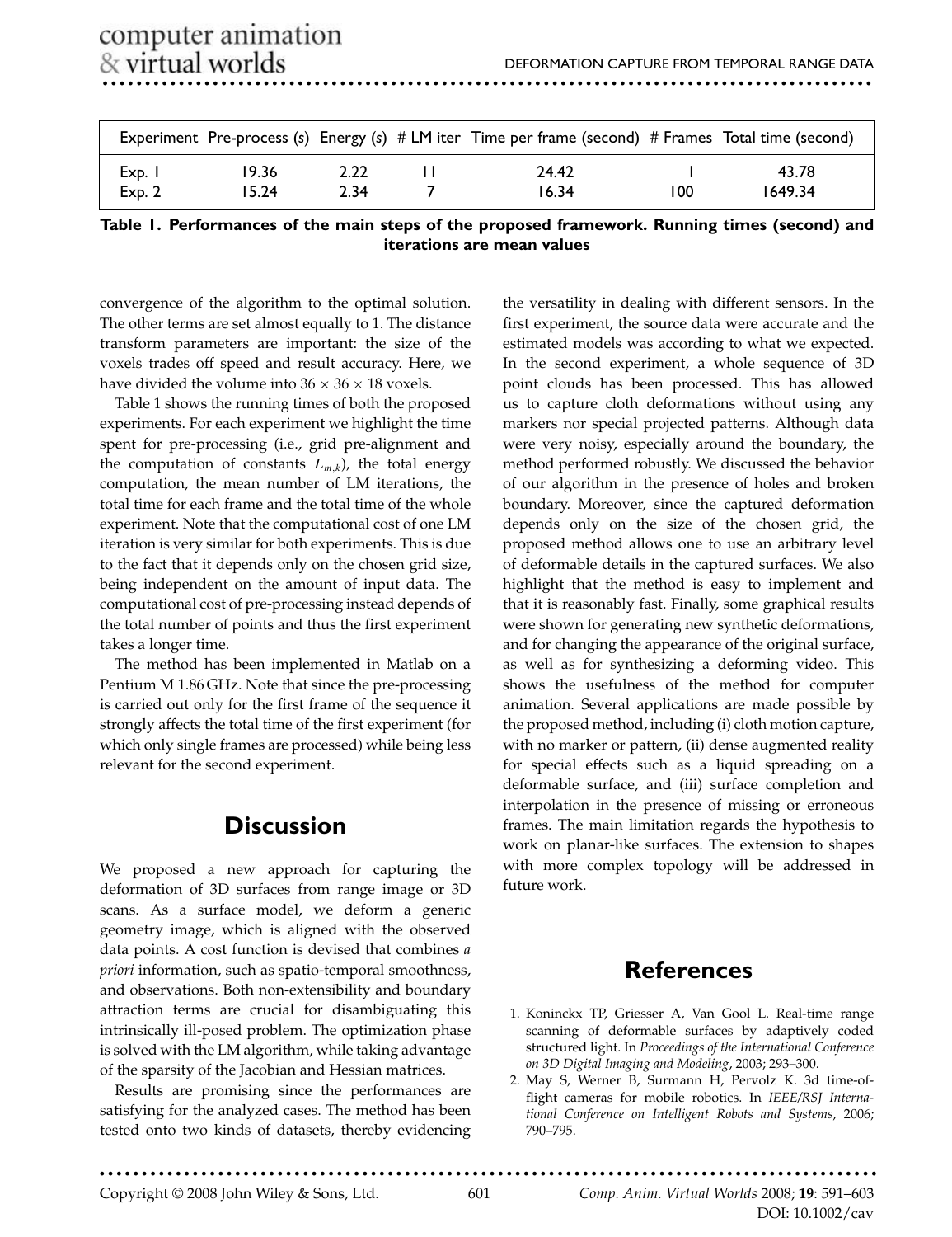- 3. Rusinkiewicz S, Holt OH, Levoy M. Real-time 3D model acquisition. *ACM Transactions on Graphics (Proc. SIGGRAPH)* 2002; **21**(3): 438–446.
- 4. Alexa M. Recent advances in mesh morhping. *Computer Graphics Forum* 2002; **21**(2): 173–196.
- 5. Fornefett M, Rohr K, Stiehl HS. Radial basis functions with compact support for elastic registration of medical images. *Image and Vision Computing* 2001; **19**: 87–96.
- 6. Vemuri BC, Huang S, Sahni S, *et al*. An efficient motion estimator with application to medical image registration. *Medical Image Analysis* 1998; **2**(1): 79–98.
- 7. Kass M, Witkin A, Terzopoulos D. Snakes: active contour models. *International Journal of Computer Vision* 1987; **1**(4): 321–331.
- 8. Blanz V, Vetter T. A morphable model for the synthesis of 3d faces. In *Proceedings of the 26th annual conference on Computer graphics and interactive techniques*, 1999; 187–194.
- 9. Guskov I, Klibanov S, Bryant B. Trackable surfaces. In *Proceedings of the Eurographics/SIGGRAPH Symposium on Computer Animation*, 2003; 251–257.
- 10. Pritchard D, Heidrich W. Cloth motion capture. *Computer Graphics Forum* 2003; **22**(3): 263–272.
- 11. Schols V, Magnor MA. Cloth motion from optical flow. In *Vision, Modelling and Visualization*, 2004; 117–124.
- 12. Scholz V, Stich T, Keckeisen M, Wacker M, Magnor M. Garment motion capture using color-coded patterns. *Computer Graphics Forum* 2005; **24**(3): 439–448.
- 13. Yamamoto M, Boulanger P, Beraldin JA, Rioux M, Domey J. Direct estimation of deformable motion parameters from range image sequence. In *Proceedings of the IEEE Internatinal Conference on Computer Vision and Pattern Recognition*, 1990; 460–464.
- 14. Chui H, Rangarajan A. A new point matching algorithm for non-rigid registration. *Computer Vision and Image Understanding* 2003; **89**(2–3): 114–141.
- 15. Jian B, Vemuri BC. A robust algorithm for point set registration using mixture of Gaussians. In *Proceedings of the IEEE Internatinal Conference on Computer Vision and Pattern Recognition*, 2005; 1246–1251.
- 16. Myronenko A, Song X, Carreira-Perpinan M. Nonrigid point set registration: coherent point drift. In *Proceedings of the Neural Information Processing Systems*, 2007; 1009–1016.
- 17. Wang F, Vemuri BC, Rangarajan A. Groupwise point pattern registration using a novel CDF-based Jensen-Shannon Divergence. In *Proceedings of the IEEE Internatinal Conference on Computer Vision and Pattern Recognition*, 2006; 1283–1288.
- 18. Pilet J, Lepetit V, Fua P. Real-time non-rigid surface detection. In *Proceedings of the IEEE Internatinal Conference on Computer Vision and Pattern Recognition*, 2005; 822–828.
- 19. Prasad M, Zisserman A, Fitzgibbon AW. Single view reconstruction of curved surfaces. In *Proceedings of the IEEE Internatinal Conference on Computer Vision and Pattern Recognition*, 2006; 1345–1354.
- 20. Castellani U, Gay-Bellile V, Bartoli A. Joint reconstruction and registration of a deformable planar surface observed by a 3d sensor. In *Proceedings of the International Conference on 3D Digital Imaging and Modeling*, 2007; 1138–1139.
- 21. Fitzgibbon AW. Robust registration of 2D and 3D point sets. *Image Vision Computing* 2003; **21**(13–14): 1145–1153.
- 22. Rusinkiewicz S, Levoy M. Efficient variants of the ICP algorithm. In *Proceedings of the International Conference on 3D Digital Imaging and Modeling*, 2001; 145–152.
- 23. Brown BJ, Rusinkiewicz S. Non-rigid range-scan alignment using thin-plate splines. In *Proceedings of the International Symposium on 3D Data Processing, Visualization and Transmission*, 2004; 822–828.
- 24. Tsin Y, Kanade T. A correlation-based approach to robust point set registration. In *Proceedings of the European Conference on Computer Vision*, 2004; 558–569.
- 25. Gu X, Gortler SJ, Hoppe H. Geometry images. *ACM Transaction on Graphics* 2002; **21**(3): 355–361.
- 26. Castellani U, Fusiello A, Murino V. Registration of multiple acoustic range views for underwater scene reconstruction. *Computer Vision and Image Understanding* 2002; **87**(3): 78–89.
- 27. Salzmann M, Ilic S, Fua P. Physically valid shape parameterization for monocular 3–D deformable surface tracking. In *British Machine Vision Conference*, 2005; 1138– 1139.
- 28. Pissanetzky S. *Sparse Matrix Technology*. Academic Press: London, 1984.
- 29. http://www.cise.ufl.edu/research/sparse/cholmod

### *Authors' biographies:*



**Umberto Castellani** is *Ricercatore* (i.e., Research Assistant) of Department of Computer Science at University of Verona. He received his Dottorato di Ricerca (PhD) in Computer Science from the University of Verona in 2003 working on 3D data modelling and reconstruction. During his PhD, he had been Visiting Research Fellow at the Machine Vision Unit of the Edinburgh University, in 2001. In 2007 he has been an Invited Professor for two months at the LASMEA laboratory in Clermont-Ferrand, France. In 2008, he has been Visiting Researcher for two months at the PRIP laboratory of the Michigan State University (USA). His main research interests concern the processing of 3D data coming from different acquisition systems such as *3D models* from 3D scanners, *acoustic images* for the vision in underwater environment, and *MRI scans* for biomedical applications. The addressed methodologies are focused on the the intersections among Machine Learning, Computer Vision and Computer Graphics.